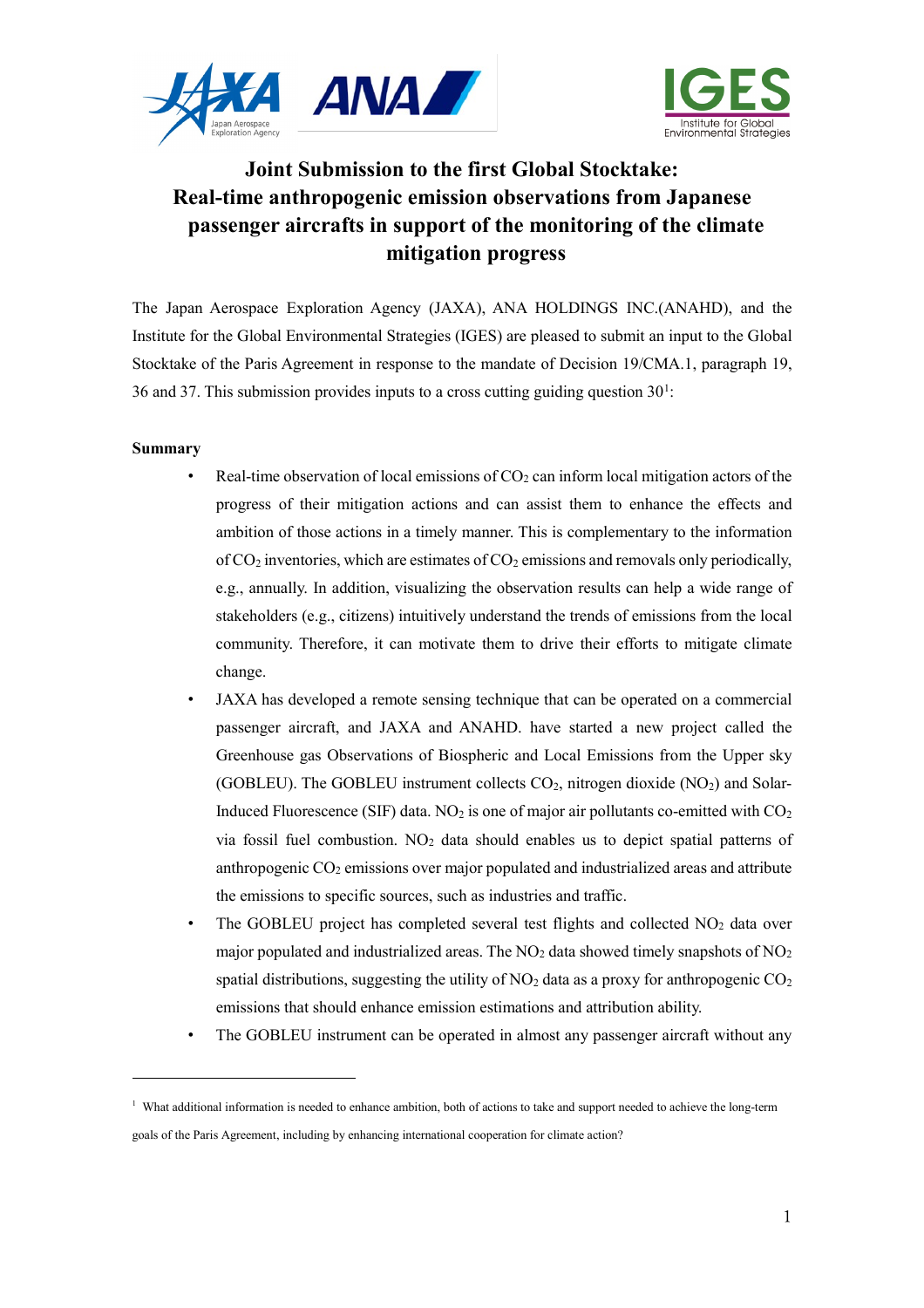



modifications. Compared to other observation techniques, such as the ground-based monitoring system, the GOBLEU operation requires less technical skill and it is inexpensive. JAXA is willing to promote the observation technique by expanding the observation coverage and partnership to other countries through enhancing international cooperation under the Paris Agreement.



Figure 1. The first GOBLEU flight collected NO<sub>2</sub> data as emission proxy for CO<sub>2</sub> emissions in October [2](#page-1-0)020. NO<sub>x</sub> inventory estimates<sup>2</sup> are superimposed on the observed NO<sub>2</sub> map for indicating local transportation source areas (purple dots).

<span id="page-1-0"></span><sup>2</sup> Formulation Committee for PM2.5 Emission Inventory and Source Profile, "PM2.5 Emission Inventory and Source Profile", 2019, 600 pp. 380. (in Japanese)

-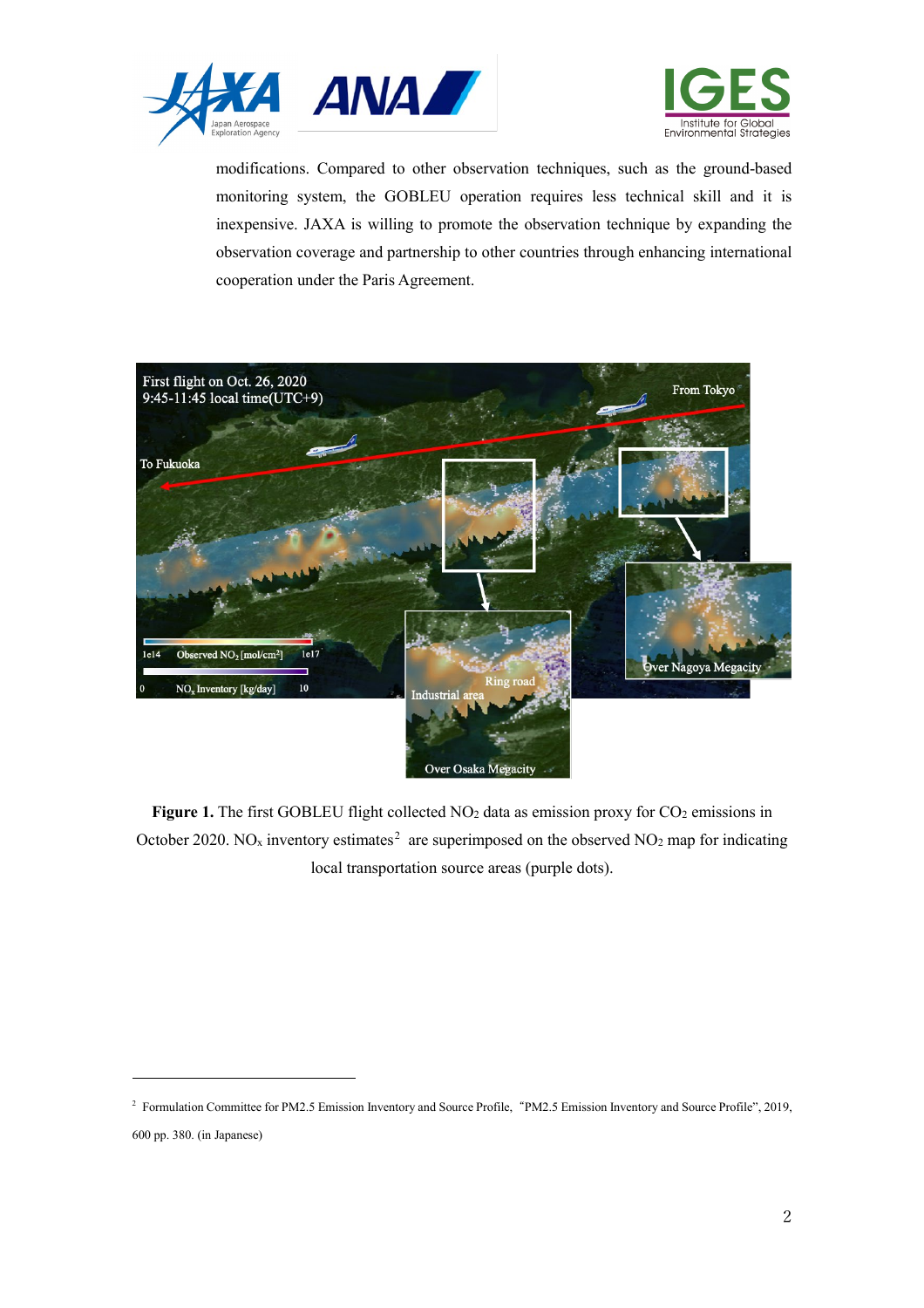



| <b>Items</b>                                | <b>GOBLEU</b> contributions                                              |
|---------------------------------------------|--------------------------------------------------------------------------|
| Emissions and removals covered              | Subnational $\sim$ city                                                  |
| Indicator for CO <sub>2</sub> emissions and | Nitrogen Dioxide (NO <sub>2</sub> ) for emissions (anthropogenic); Solar |
| removals                                    | emissions/removals<br>induced<br>fluorescence<br>$(SIF)$ for             |
|                                             | (anthropogenic/natural)                                                  |
| Period                                      | Nov. 2020 (demonstration)-                                               |
| Operational flight route                    | Tokyo-Fukuoka, Tokyo-Wakkanai/Hokkaido                                   |
| Spatial resolution                          | sub-km Instantaneous ground field of view (IGFOV)                        |
| Observation frequency*                      | Every $0.5$ sec                                                          |

#### Table 1. A summary of GOBLEU observation

#### **1. Methodology**

The Japan Aerospace Exploration Agency (JAXA) and the ANA HOLDINGS INC.(ANAHD) launched a new project called the Greenhouse gas Observations of Biospheric and Local Emissions from the Upper sky (GOBLEU), which conducts airborne remote sensing from an ANA passenger aircraft and collects  $CO<sub>2</sub>$ , NO<sub>2</sub>, and SIF data to contribute to the climate mitigation monitoring.

One of the challenges in anthropogenic  $CO<sub>2</sub>$  emission estimation from atmospheric data is disentangling anthropogenic and natural  $CO<sub>2</sub>$  emissions. NO<sub>2</sub> is often co-emitted with  $CO<sub>2</sub>$  in fossil combustion. NO<sub>2</sub> can serve as a proxy for fossil fuel  $CO<sub>2</sub>$  emissions and improve our ability to detect and estimate anthropogenic  $CO<sub>2</sub>$  emissions in the presence of other  $CO<sub>2</sub>$  contributions. SIF can serve as an indicator of  $CO<sub>2</sub>$  removals due to photosynthetic activities by plants.

GOBLEU prototypes multi-species observations and provides direct technical and scientific implications to the proposed use of  $CO<sub>2</sub>$ , NO<sub>2</sub>, and SIF data to improve  $CO<sub>2</sub>$  emission estimation. JAXA developed an imaging spectrometer as small as carry-on luggage to collect high spatial resolution<sup>[3](#page-2-0)</sup> spectra of NO<sub>2</sub> (420-490 nm), CO<sub>2</sub> (1560-1640 nm), and SIF (670-780 nm). SIF should indicate the plant production level (carbon removals) of the terrestrial biosphere (e.g., forests and other vegetated areas) with a moderated spectral resolution during domestic passenger flights.

Three modules are coupled with optical fibers to relay the solar light reflected the Earth's surface, packaged in two pieces of luggage and occupying two passenger seats. The GOBLEU instrument are easily mounted on a passenger seat without modifications. The "passenger" instrument can complete all the inspections required to be on board before gate arrival. The instrument images are shown in Fig. 2.

<span id="page-2-0"></span> $3 \sim 100$  m along track spatial resolution and 10 times higher spatial resolution than the start of art satellite remote sensing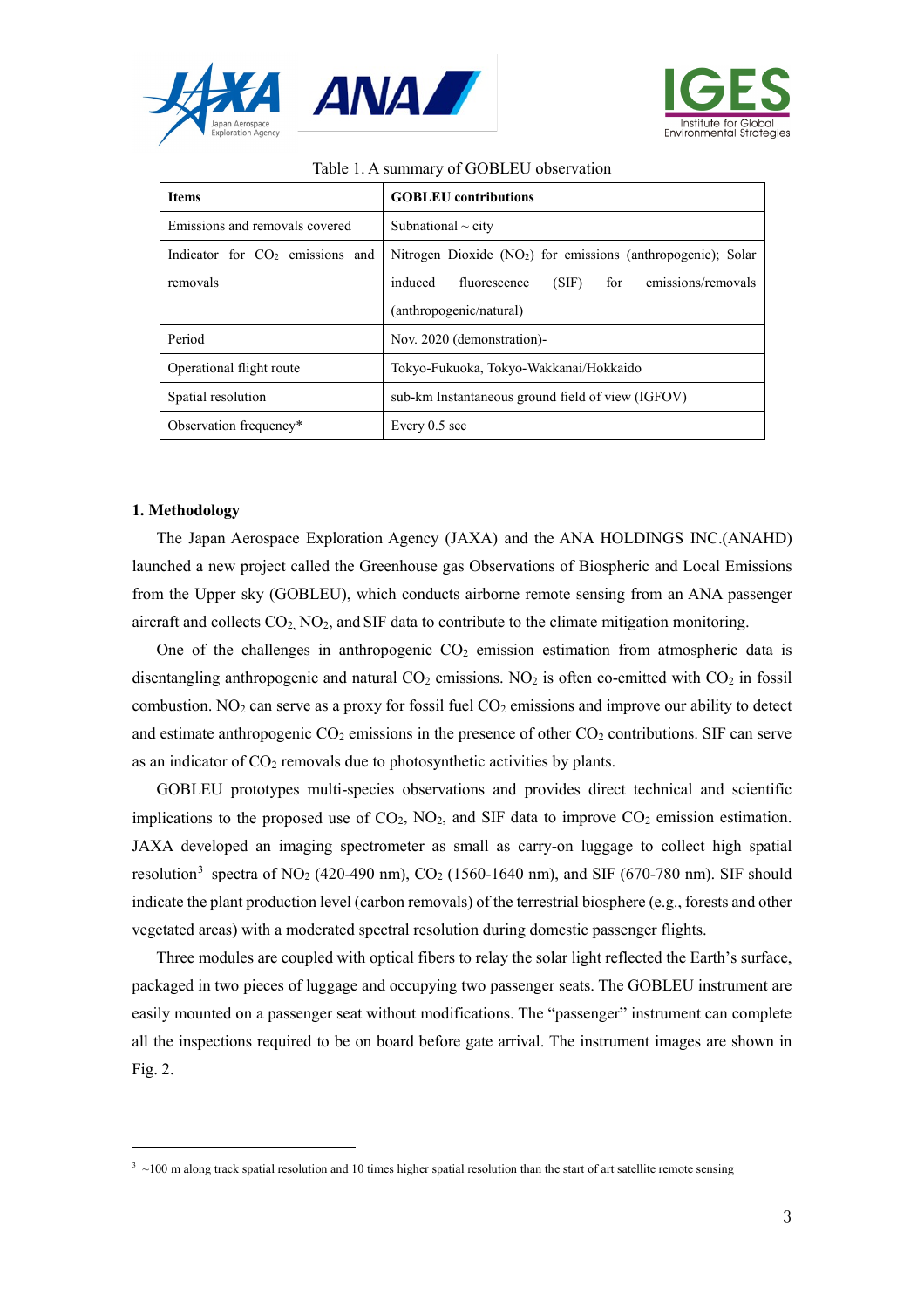



# **2. Results**

In October 2020, we conducted the first high-resolution multi-species  $(CO<sub>2</sub>$  and  $NO<sub>2</sub>)$  observations from Japanese passenger aircraft on one of ANAs domestic flight routes (Tokyo-Fukuoka). The observational area from Tokyo to Fukuoka city generates approximately  $30\%$  of Japan's total CO<sub>2</sub> emissions. The two-hour flight allowed us to collect data ranging from 130° E to 140° E in longitude and 33.5° N to 36° N in latitude (also in about 900 km). The data were collected every 0.5 s (nominal) and created up to 5 million data points during the single flight. The observed NO2 spatial distribution is presented in Fig. 1. with the  $NO<sub>x</sub>$  emission inventory map. Comparing our data with the emission inventory map, the obtained data depicted spatial patterns of  $NO<sub>2</sub>$  concentrations over the cities and industrial areas, which highly correlated with emission sources.

Figure. 3 presents a comparison between the satellite observations of  $NO<sub>2</sub>$  and GOBLEU over the Osaka megacity. The spatial resolution sizes of the state-of-the-art satellite observation, which achieved by TROPOMI, was 7 km x 7 km for each observation. As shown in Fig. 3, GOBLEU data has finer spatial resolution than TROPOMI observations; GOBLEU data can indicate the NO<sub>2</sub>enhanced region. Especially, GOBLEU can detect transportation emissions along the road, while current satellite observations are challenging.

After the COVID-19 pandemic, the observation flights will be conducted on other routes like Tokyo-Wakkanai/Hokkaido. Future GOBLEU flights also plan to collect SIF data. The Tokyo-Wakkanai/Hokkaido flight route should be ideal for collecting SIF data over Japan's densely forested northeast area.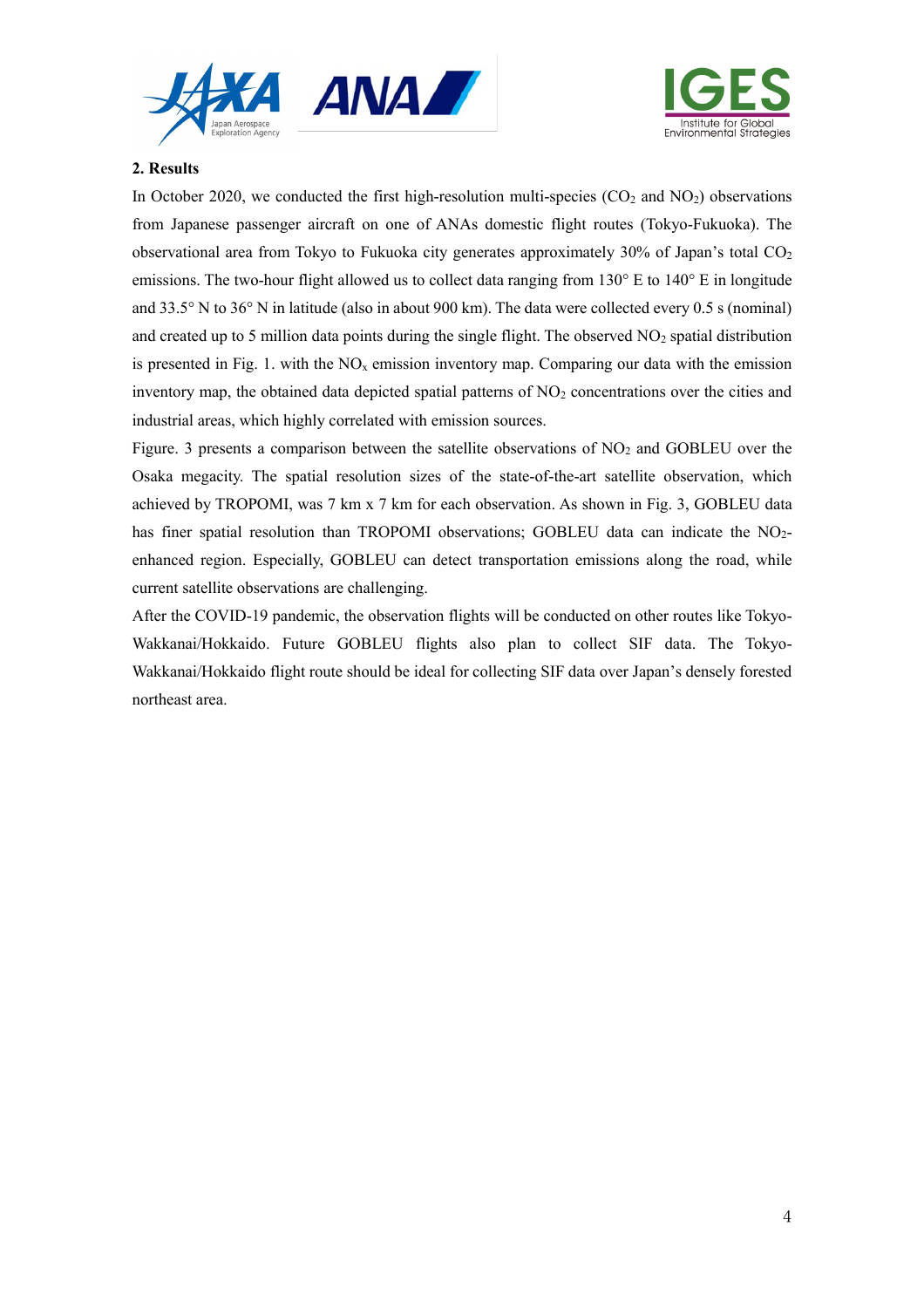





**Figure 2.** The GOBLEU remote sensing equipment onboard an ANA passenger aircraft.



 $TROPOMI NO<sub>2</sub>,  
Local time 11:11 (UTC+9)$ 

GOBLEU SCD\_NO2, Local time  $13:15$  (UTC+9)

Figure 3. Emission proxy NO<sub>2</sub> data over the Osaka megacity collected by ESA's TROPOMI satellite (left) and GOBLEU (right). Note that two observations were not made at the same time. The color scales for the two plots are different.